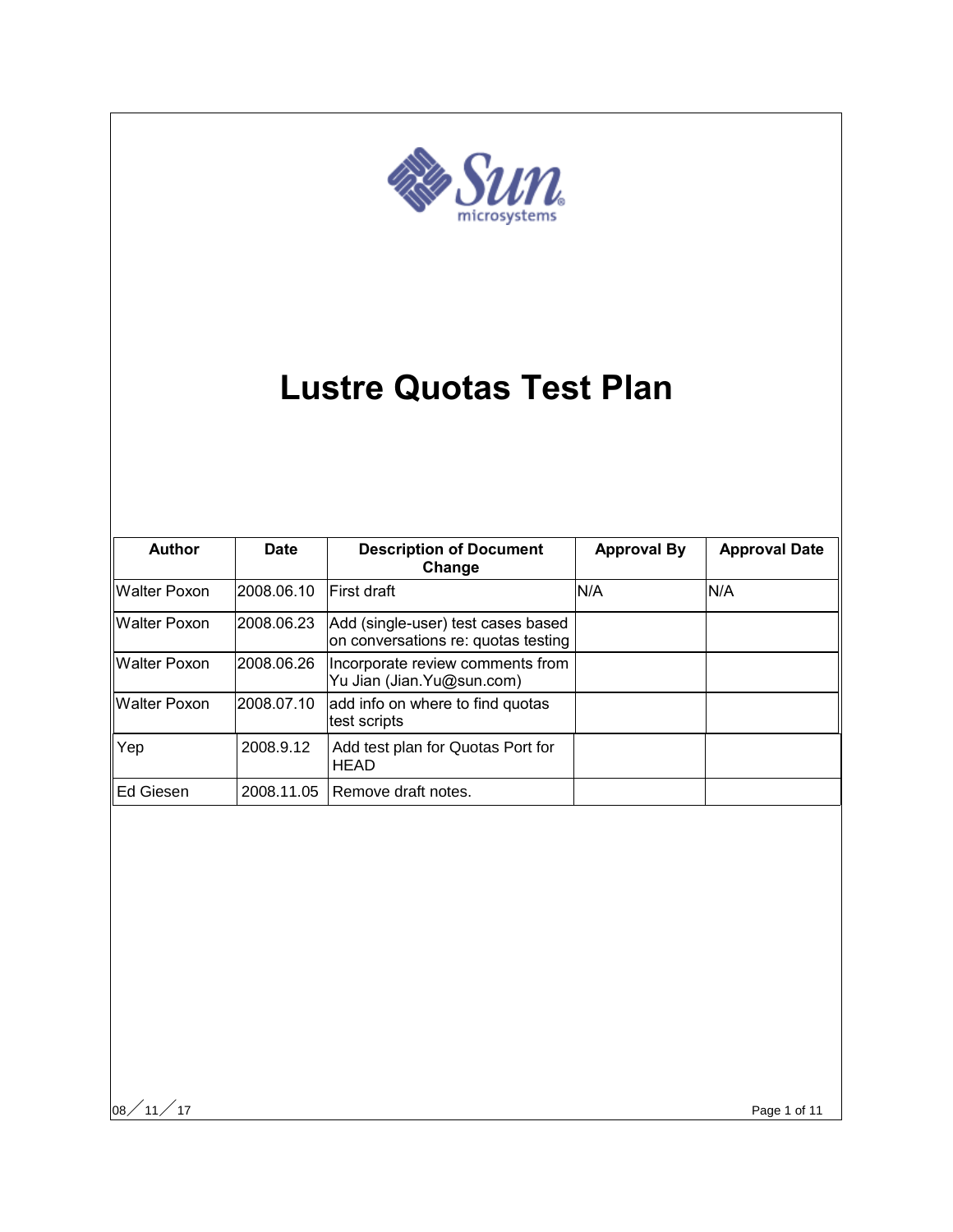# **I. Test Plan Overview**

### **Executive Summary**

- Statement of the problem: Test quotas using test cases
- Required inputs: Test team
- Hardware to be used:
- Software to be used: IOR (with and without O\_DIRECT) run from quotas test scripts from
- Expected outputs: No errors when the test cases in this test plan are run
- Future actions:

### **Problem Statement**

The quotas feature in Lustre is a relatively new and relatively complex feature which deserves targeted and specific testing to ensure its proper operation with all new Lustre releases.

The following test plan outlines steps for testing block and inode quotas for users and groups in Lustre.

# **Goal**

The goals for testing are:

- 1. Thoroughly test the quotas feature (block and inode quotas for users and groups) of each new Lustre release during pre-release testing
- 2. Focus on quotas hard limits
- 3. Find and document (and add as release blockers) any quotas problems found
- 4. The ultimate goal is to deliver working quotas feature code to the users. with each new Lustre release and avoid bugs (especially regressions)

In the design and development of test cases for this test plan, focus will be placed on testing block and inode **hard** quota limits for users and groups.

Focus will not be placed on testing block and inode soft quota limits at this time due to the high priority of testing the hard quotas behavior and the relatively lower priority of testing the behavior of soft quotas at this time.

The components to be tested are:

- 1. ldiskfs
- 2. Lustre
- 3. lustre quotas feature code

#### **Success Factors**

Success will depend on error free running of all the testsuites and other utilities. All the tests should succeed without any errors like boundary or limit errors, kernel crashes.

08 $/$  11 $/$  17  $\,$  Page 2 of 11  $\,$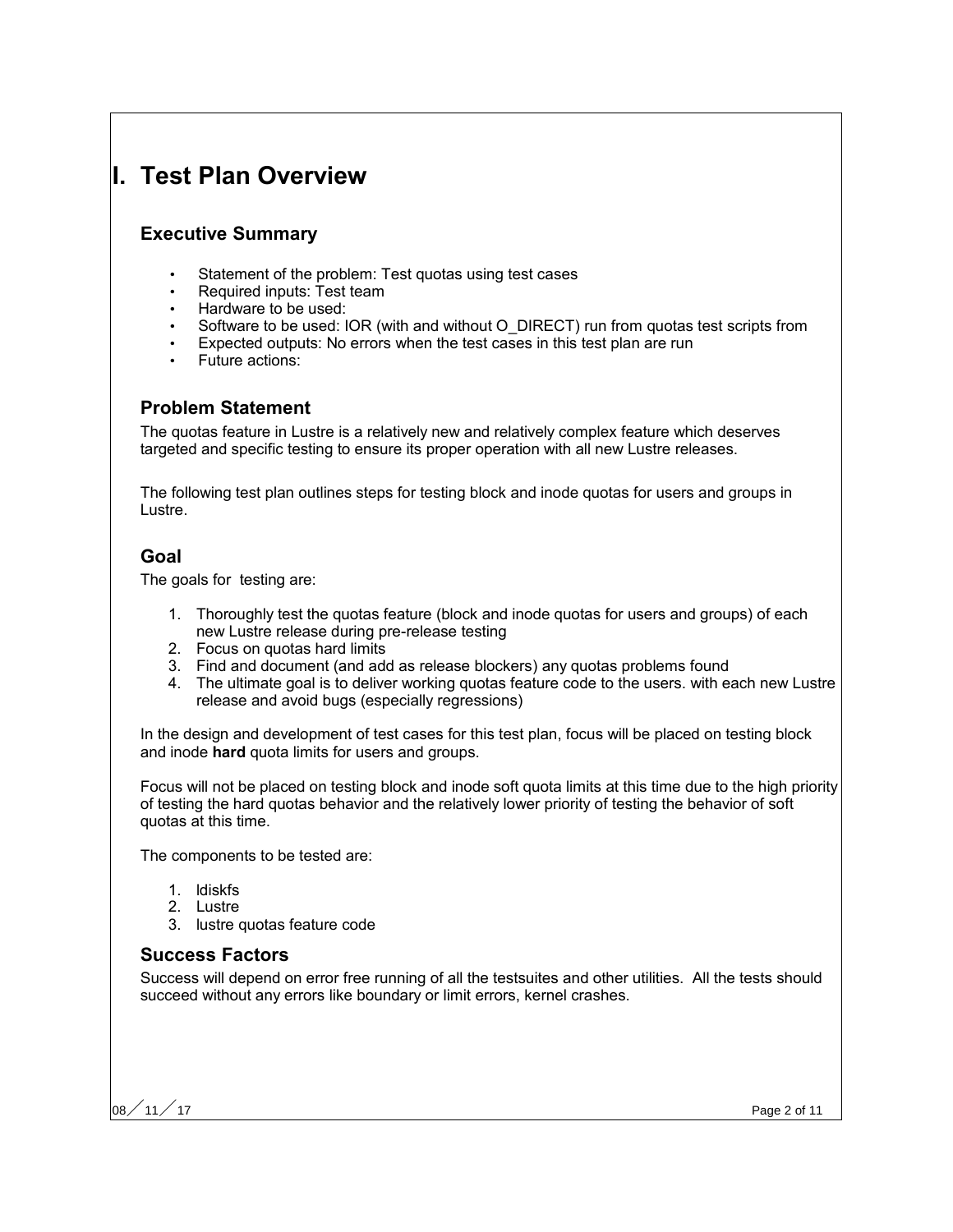Additionally, in all quotas tests, we are looking for two things: **not able to write more than 1% beyond** a quota limit and **able to write at data files when current usage is less than or equal to 99%** of user's quota limit:

Ideally, these success factors would be derived from a requirements document. Lacking a requirements document for this feature, these success criteria are derived from conversations with members of the User communtity.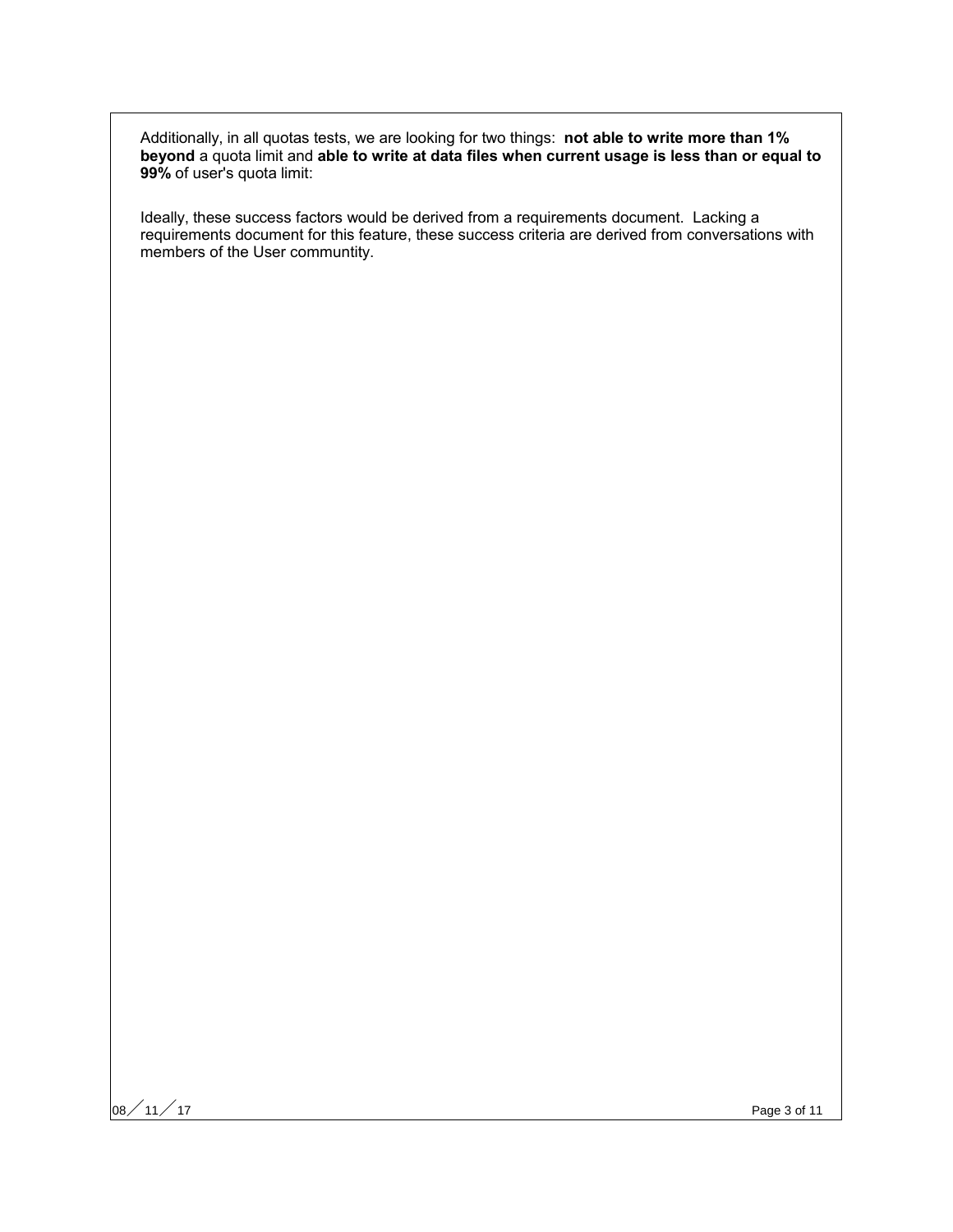# **Testing Plan**

#### **Define the setup steps that need to happen for the hardware to be ready? Who is responsible for these tests?**

1. Boot a system with Lustre-1.4.12 (or newer) or Lustre-1.6.5 (or newer)

2. Enable quotas (lfs quotacheck) on the Lustre test filesystem. We should use "lfs quotacheck" instead of "lfs quotaon" to ensure that the quota database info matches the quotas data which is stored in the filesystem.

- 3. Have at least one user account available (besides root) for testing user quotas
- 4. Obtain copies of quotas test scripts

**Specify the date these tests will start, and length of time that these test will take to complete.**

Recurring testing (once per release).

Estimated time to complete: 1 day

#### **Specify (at a high level) what tests will be completed?**

The test to be completed are:

1. run quota loop block.sh to test block user quotas

2. run quota loop block group.bash to test block group quotas

3. run quota\_loop\_inode.bash to test inode user quotas

4. run quota\_loop\_inode\_group.bash to test inode group quotas

Run each of the above scripts.

Check: do quotas work for users? (block plus inode quotas) Check: do quotas work for groups? (block plus inode quotas)

Then: run several copies of each script (With the same user but different directories where the scripts are generating their files – to simulate a user running multiple jobs at the same time)

Then: (last step): run with multiple users and multiple groups.

In all quotas tests, we are looking for two things: **not able to write more than 1% beyond** a quota limit and **able to write at data files when current usage is less than or equal to 99%** of user's quota limit:

1. When the tests intentionally try to exceed a quota limit, we want to see the I/O fail with EDQUOT error returned, and we want to see that the user is not able to write more than 1% beyond their quota limit.

2. When the tests try to write up to (but not exceed) a quota limit, we want to see the user's I/O continue to work and not get EDQUOT when the user has not yet reached their quota limit. The user should be able to write up to 99% of their quota limit without receiving EDQUOT errors returned when they try and write more data.

The test scripts mentioned above use the IOR test program to generate the I/O requests used for

08 $/$  11 $/$  17  $\,$  Page 4 of 11  $\,$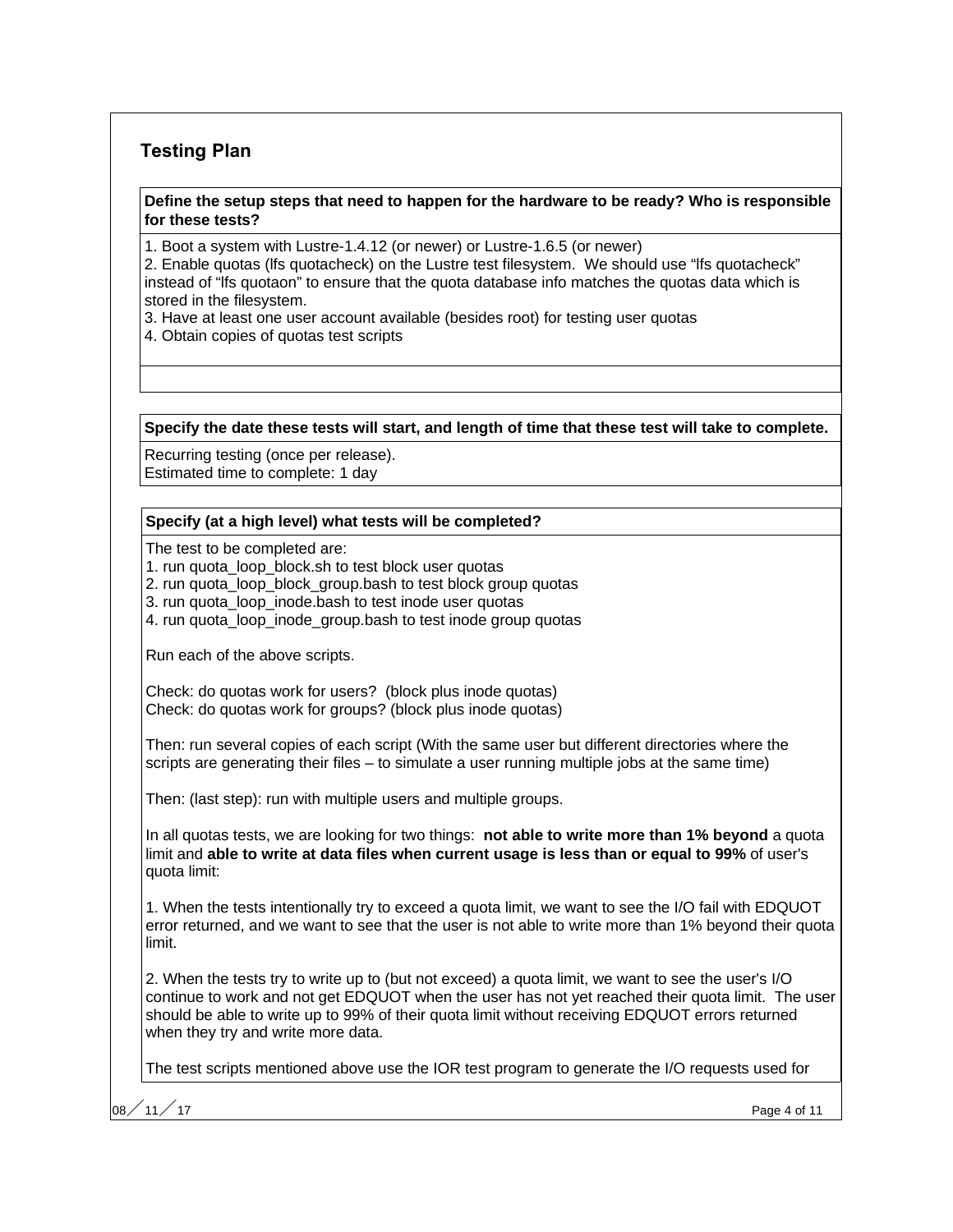filling the filesystem to test quotas.

#### **Specify hardware resources required**

Large clusters with large numbers of client nodes are not necessary (at least at this point) . On the order of 8 client nodes can be used for this testing.

The lustre configuration should be: One MDS One or Two OSS Four or Eight OST's (with 40Gigabytes per OST as a minimum) As many Clients as possible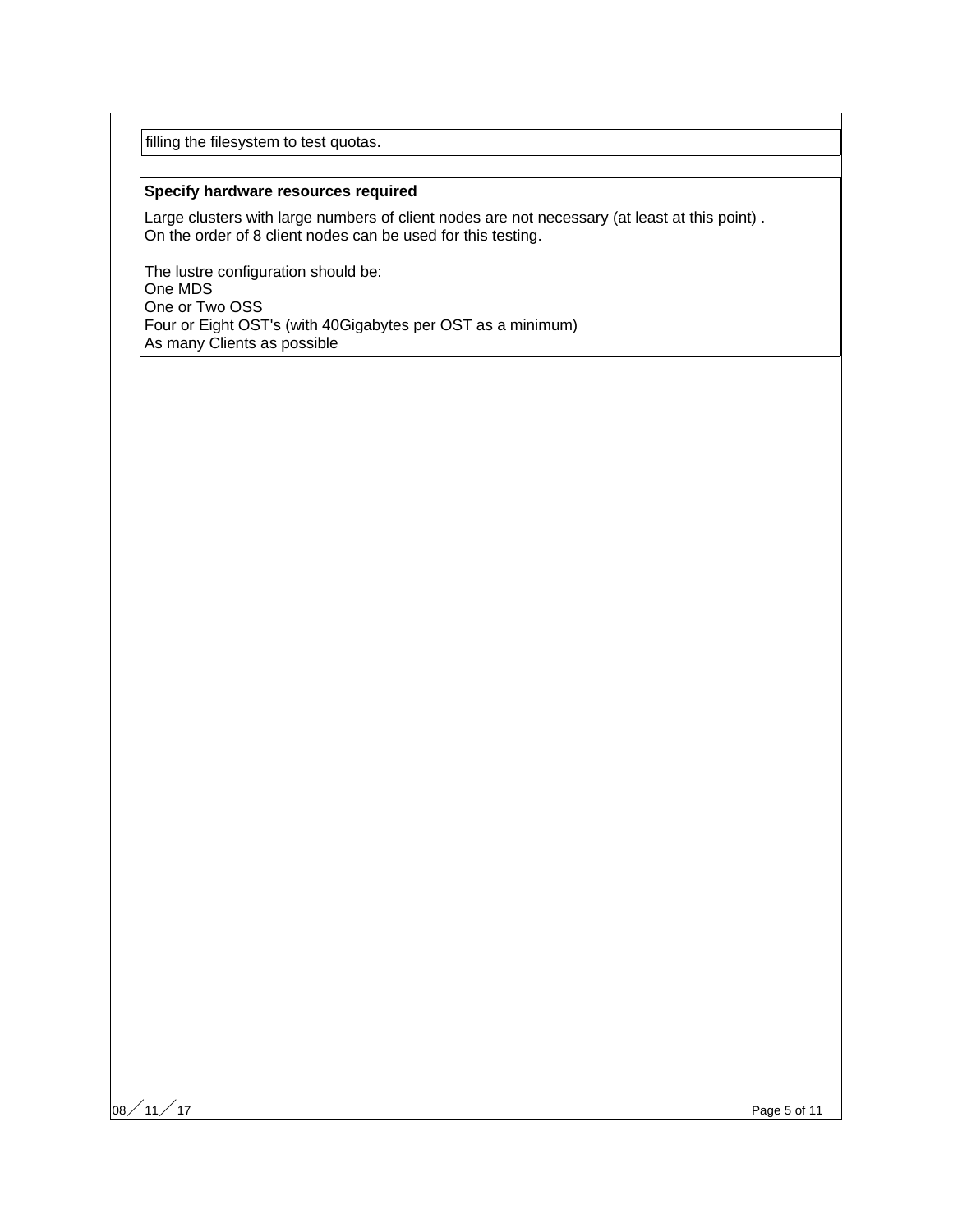## **Test Cases**

Quotas tests can be divided into two groups: functional tests and performance tests.

The quotas functional tests to be run are:

- 1. Test block quotas for users (with and without O\_DIRECT) run in single user, multi-user, and scramble modes (see below) using *quota\_loop\_block.bash*
- 2. Test block quotas for groups (with and without O\_DIRECT) run in single user, multi-user, and scramble modes (see below) using *quota\_loop\_block\_group.bash*
- 3. Test inode quotas for users (with and without O\_DIRECT) run in single user, multi-user, and scramble modes (see below) using *quota\_loop\_inode.bash*
- 4. Test inode quotas for groups (with and without O\_DIRECT) run in single user, multi-user, and scramble modes (see below) using *quota\_loop\_inode\_group.bash*
- 5. Recovery testing with quotas enabled
- 6. Upgrade testing with quotas enabled

| Mode 1 (single-user): | run each script above individually (one script running at a time,<br>and never more than one script running at a time).                                                                                          |
|-----------------------|------------------------------------------------------------------------------------------------------------------------------------------------------------------------------------------------------------------|
| Mode 2 (multi-users): | for each script above, run several copies of that script at the same time<br>using the same user (for user tests) or group (for group tests) but have each<br>copy of the test writing to different directories. |
| Mode 3 (scramble):    | run all of the script above simultaneously. Configure some to run with the<br>same users and groups and some to run with different users and groups.                                                             |

Important test script options to be aware of (please see the test scripts themselves for complete lists of all available options):

- -d <directory> directory to run in. This is where IOR will write its files. This should be a directory on a lustre filesystem. For multi-user and scramble-mode tests, different copies of the scripts should be run with different -d options.
- -L <debug dir> directory where debug files can be written. Should probably be a nonlustre (NFS?) directory where log files will be preserved if we experience a lustre failure.
- -i <iterations> number of iterations to run
- -I <lustre fs> the name of the lustre filesystem (toplevel mountpoint directory such as /mnt/lustre or /mnt/testfs)

-M <mds\_name> - the name of the MDS (ie., nid00042)

Outline of basic Test logic for the quota\_loop\_{block,inode}[\_group].bash scripts. This example shows the logic for a user-oriented test of block quotas, but the logic for the other (inode and group tests) is similar:

08 $/$  11 $/$  17  $\,$  Page 6 of 11  $\,$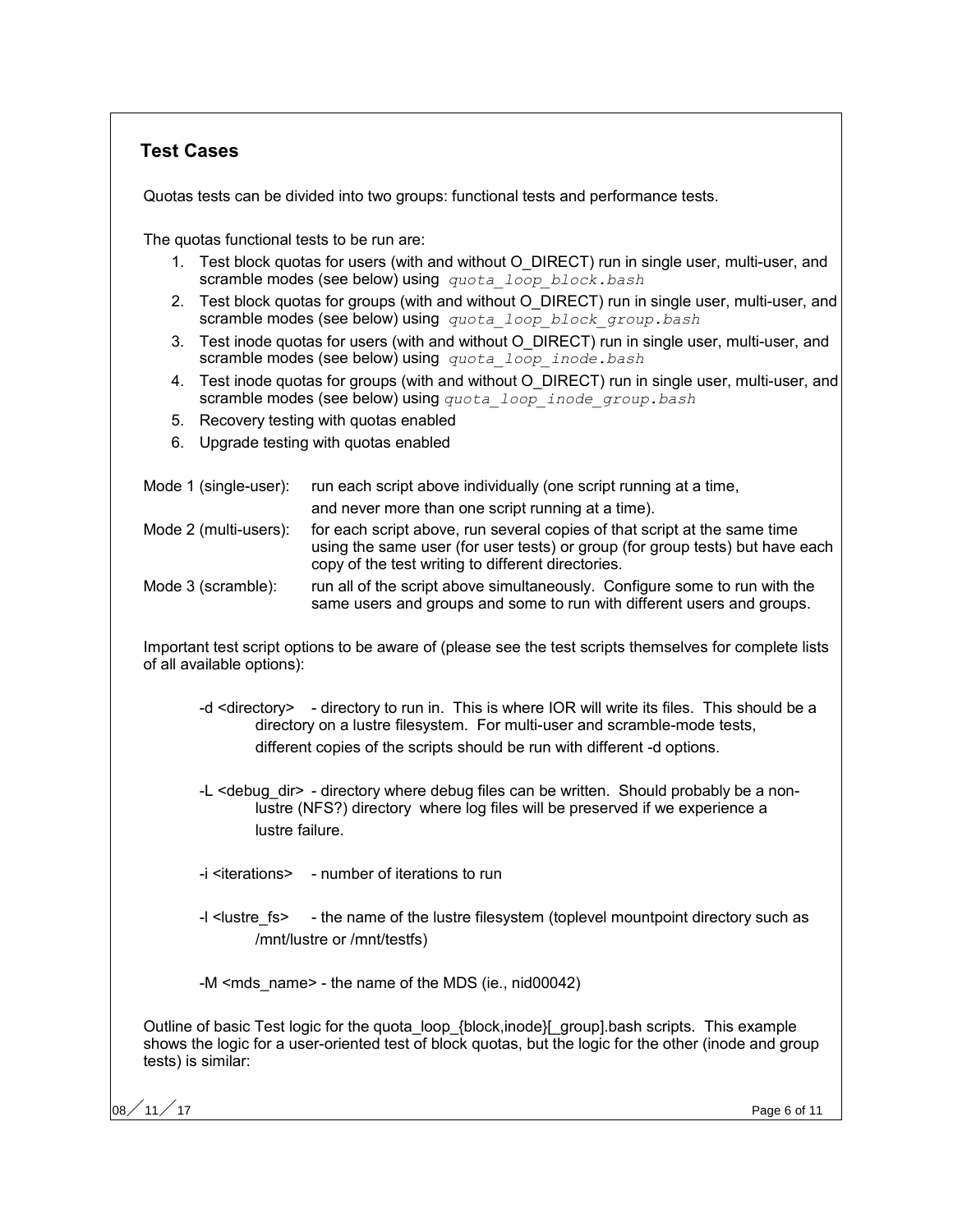TODO: upload the quota\_loop\_{block,inode}[\_group].bash test scripts to a bugzilla bug report so that other Lustre testers have access to these scripts.

set a quota (Example: *lfs setquota -u \$user \$block-softlimit \$block-hardlimit \$inode-softlimit \$inode-hardlimit \$lustre)*

run IOR in a loop to fill the fs to to just above the quota we just set and get EDQUOT error Example: aprun -n \$processor\_count IOR \$IOR\_options -o \$directory/\$file

check that IOR exited for quota exceeded (EDQUOT)

Error: if "lfs quota" display on client does not show any asterisks in its output and the block count for the user exceeds the quota limit for the user (means lustre thinks the user is not over quota when the user really is over quota)

Error: if "lfs quota" display does show one or more asterisks in its output and the block count for the user does not exceed the quota limit for the user (means lustre thinks the user is over quota when this is not the case)

 Error: if none of the "lfs quota" displays run on each of the OST's does not show any asterisks in its output and the block count for the user exceeds the quota limit for the user (means lustre thinks

the user is not over quota when the user really is over quota)

Error: if none of the "lfs quota" displays run on each of the OST's

shows one or more asterisks in its output and the block

count for the user does not exceed the quota limit for the user (means lustre thinks the user is over quota when the user really is not over quota)

*All the test results should be logged and saved for future reference.*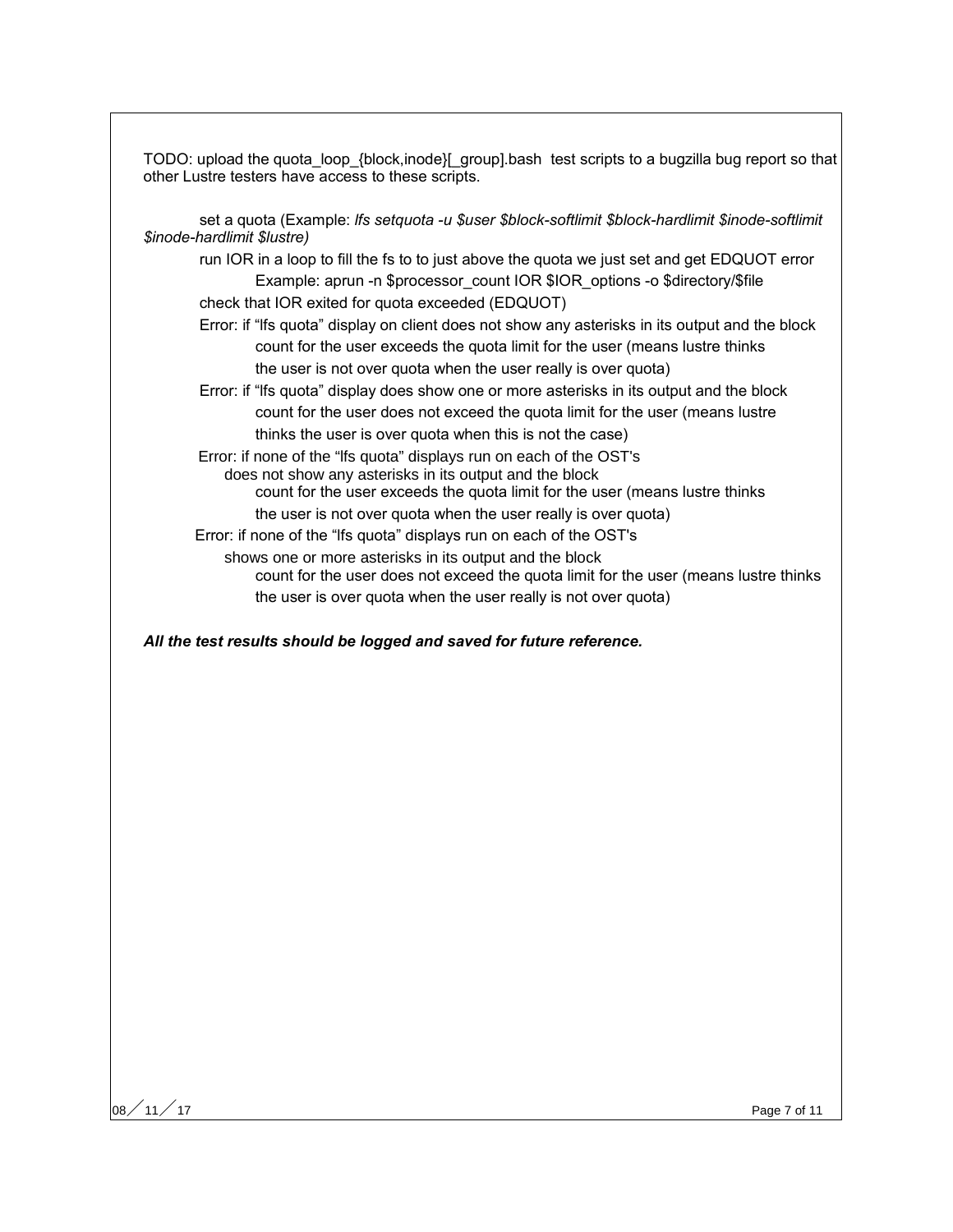#### **Functional Test Cases**

#### 1. (single-user) Test user block quotas

*\$ ./quota\_loop\_block.bash -d /mnt/testfs -L /tmp -i 2 -l /mnt/testfs -M nid00068* 2. (single-user) Test user inode quotas *\$ ./quota\_loop\_inode.bash -d /mnt/testfs -L /tmp -i 2 -l /mnt/testfs -M nid00068* 3. (single-user) Test group block quotas *./quota\_loop\_block\_group.bash -d /mnt/testfs -L /tmp -i 2 -l /mnt/testfs -M nid00068* 4. (single-user) Test group inode quotas *./quota\_loop\_inode\_group.bash -d /mnt/testfs -L /tmp -i 2 -l /mnt/testfs -M nid00068* 5. (single-user) Test user block quotas with O\_DIRECT *\$ ./quota\_loop\_block.bash -O -d /mnt/testfs -L /tmp -i 2 -l /mnt/testfs - M nid00068* 6. (single-user) Test user inode quotas with O\_DIRECT *\$ ./quota\_loop\_inode.bash -O -d /mnt/testfs -L /tmp -i 2 -l /mnt/testfs - M nid00068* 7. (single-user) Test group block quotas with O\_DIRECT *./quota\_loop\_block\_group.bash -O -d /mnt/testfs -L /tmp -i 2 -l /mnt/testfs -M nid00068* 8. (single-user) Test group inode quotas with O\_DIRECT *./quota\_loop\_inode\_group.bash -O -d /mnt/testfs -L /tmp -i 2 -l /mnt/testfs -M nid00068* 9. Test recovery with quotas enabled *test case command line details TBD* 10. Test upgrade with quotas enabled *test case command line details TBD* N. TBD... the test cases for (multi-user) and (scramble) will be added to this test plan once the (single-user) test cases have been executed and debugged. They are actually relatively simple

08 $/$  11 $/$  17  $\,$  Page 8 of 11  $\,$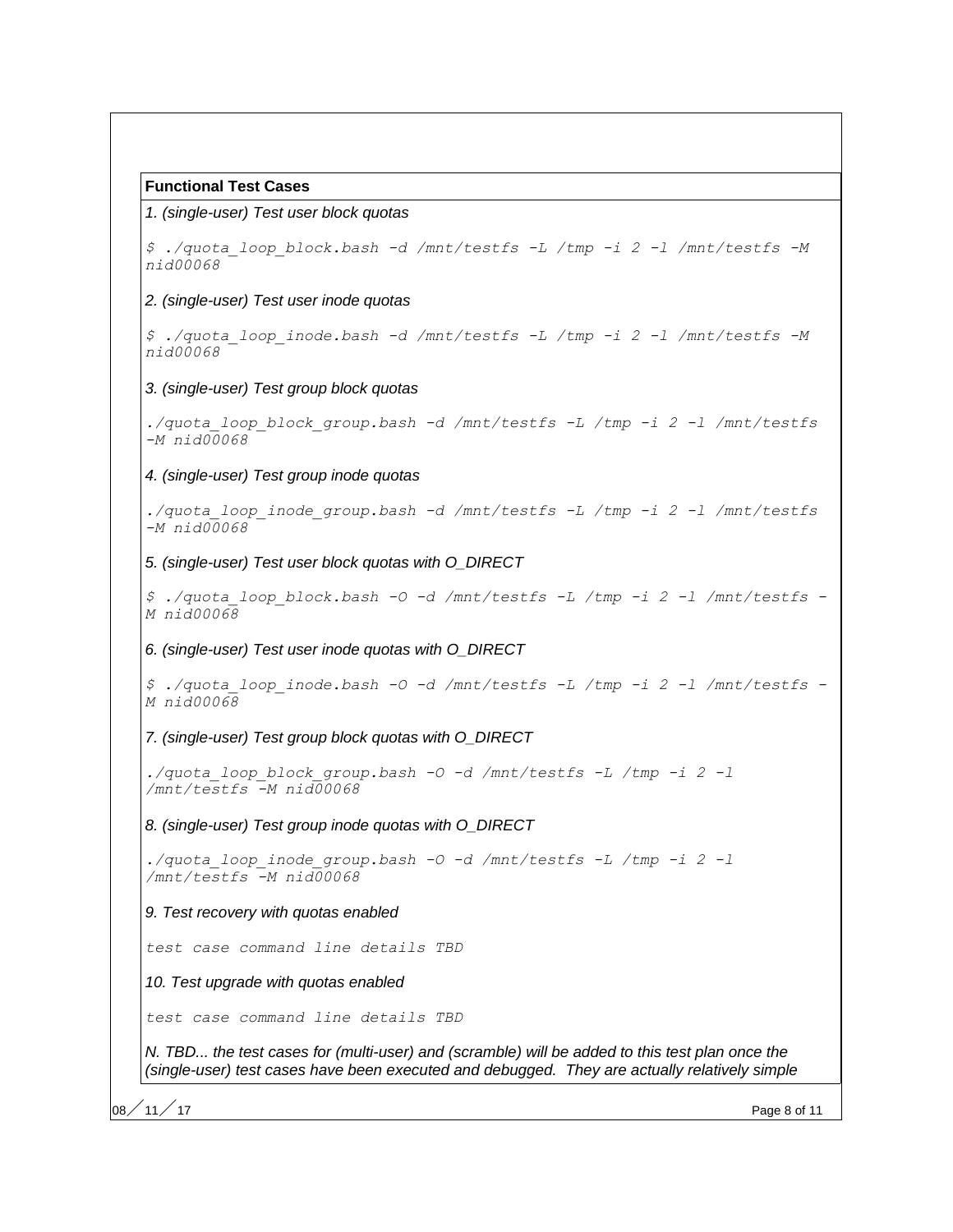variations to the test cases above.

#### **Performance Test Cases**

1. Test performance using IOR with quotas ON and then with quotas off. Compare results and be sure to report any performance degradations from previous release to QE management.

Several things should be considered:

Between different releases:

Quotas ON performance levels should not be slower than previous lustre releases with Quotas ON. For example, if the Quotas ON performance of lustre-1.6.6 is slower on any tests than lustre-1.6.5 with Quotas ON, this represents a performance regression and should be discussed with QE management and most likely a bug should be opened to provide information to developers so they may investigate the cause.

Within a release: Quotas ON performance should be within X% of Quotas OFF performance for all tests below.

If Quotas ON performance is more than X% slower than Quotas OFF performance for the same test on the same version of the lustre code, these results should be discussed with QE management and most likely a bug should be opened to provide information to developers so they may investigate the cause.

 $\sim$  11  $\neq$  17 Page 9 of 11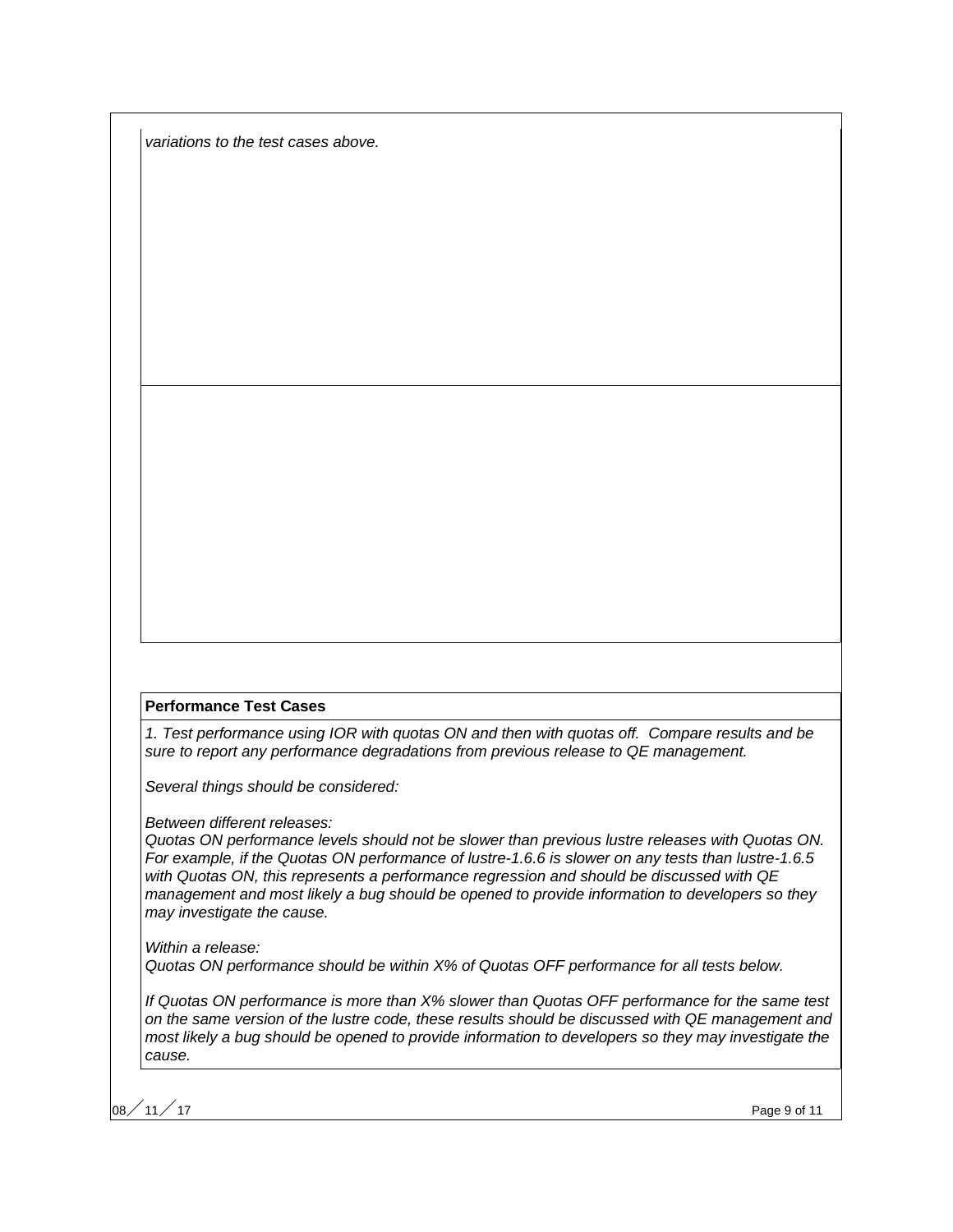| 1. Performance test: |
|----------------------|
|----------------------|

*\$ ./IOR...*

N.

# **II. Test Plan Reviews and Approval**

Reviews:

- Reviewed by Yu Jian on 2008.06.26
- Reviewed by CR Schult on 2008.07.07

### **Quotas Port for HEAD**

1..QE: [peng.ye@sun.com](mailto:peng.ye@sun.com)

- 2.Time plan:
- End Date:09/23/2008
- 3.Tracking Tickets on Bugzilla: 13058
- 4.Test Matrix:

|                    | rhel5/x86_64 | rhel5/x86_64 |
|--------------------|--------------|--------------|
| sanity-quota       | [1]          | [2][3][4]    |
| lor with quota on  | $[1]$        |              |
| Pios with quota on | [1]          |              |

[1] Test b\_head\_quota with GSS/krb5 disabled

[2] Test b\_head\_quota with GSS/krb5 enabled

 $\overline{3}$ ] Test  $\overline{b}$  head quota MDS/OSS capabilities security level = 1

[4] Test b\_head\_quota with enabled remote\_client

# **III.Test Plan – Results Reporting**

Testing of quotas should precede each new release of Lustre. Due to the criticality of this feature for certain customers, quotas test failures should be opened as release-blocker bugs for any prereleases of Lustre which are undergoing testing.

# **Test Results**

Test results should be checked for failures.

08 $/$  11 $/$  17  $\,$  Page 10 of 11  $\,$